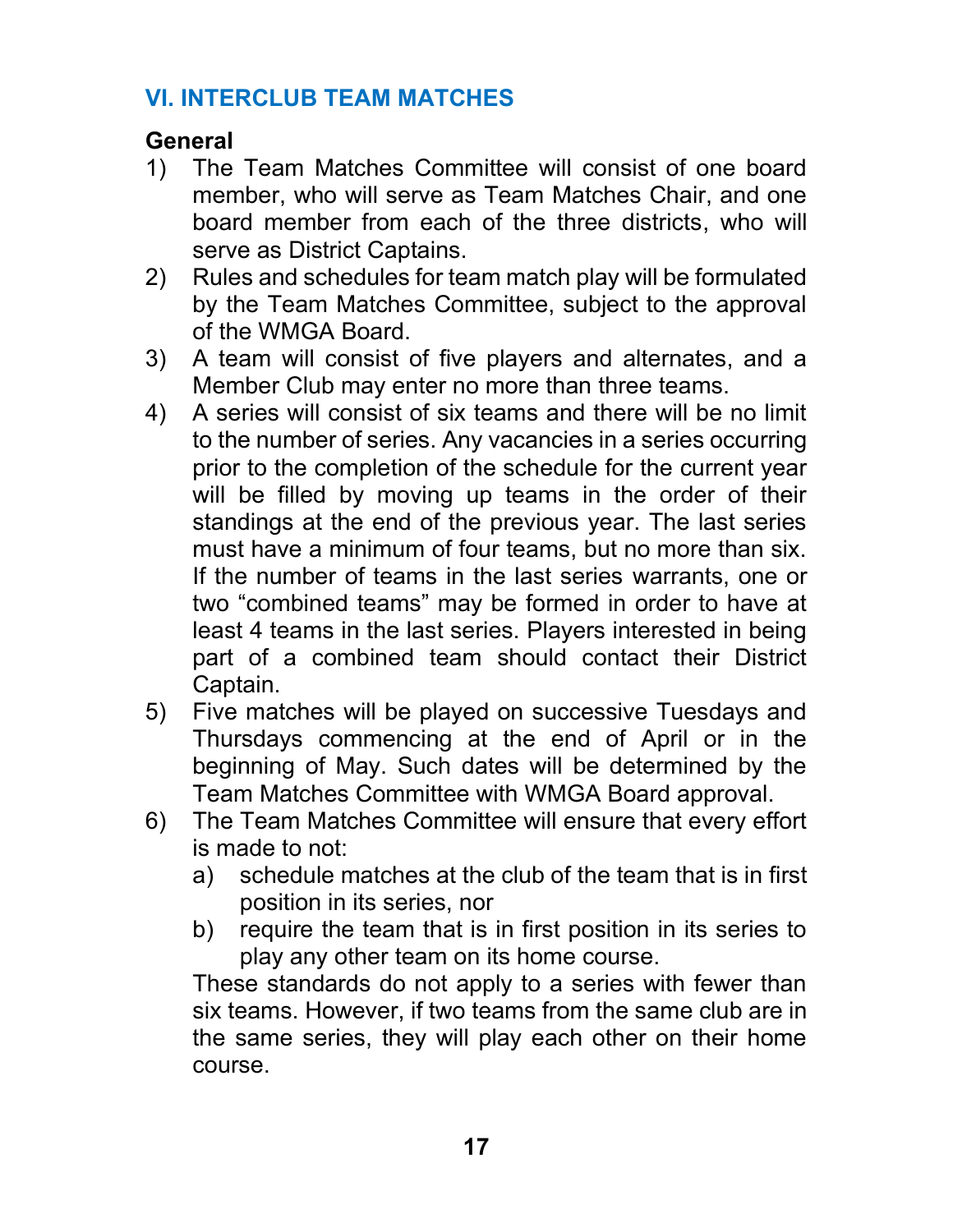- 7) Upon conclusion of the five Interclub Team Matches, the team in first place in its series after five matches will automatically advance to the last position in the series above. The team in sixth place in its series after five matches will automatically drop down to the first position in the series below. This will be the pre-season order of team standings used at the start of the following season. All ties for series positions will be resolved according to the methodology described in "Ties for Series Position" on page 26.
- 8) The winner of the first series in each district will compete in the Interdistrict Playoff. The team winning the most points becomes the Champion team, and its club will hold the Founders Trophy for one year.
- 9) At the discretion of the WMGA Board, a team or player may be disqualified for refusal to comply with the Rules of Team Matches or with decisions of the Team Matches Committee.
- 10) Proper golf attire must be worn at all WMGA events. Players must adhere to the dress code regulations of the host club. Players should review the Notice to Players or host club website for guest information. Members whose dress is deemed inappropriate by the host club or WMGA may be denied participation in the match.
- 11) In the event that a team wishes to protest a ruling of the Team Matches Committee, the protest must be made in writing (via email) to the Chairman of the Team Match Committee within one week of the ruling.
- 12) The WMGA Team Matches Committee reserves the right to modify any of the rules or penalties in this book governing Team Matches.

#### **Procedure for Entering Returning Teams**

- 1) A Member Club must have stated in writing (via email) its intentions to enter a returning team, a returning second team, or returning third team to the WMGA no later than September 13, 2021. A returning team must have a minimum of five (5) players.
- 2) A Member Club must submit its Final Team Entry Form (FTEF) by February 11, 2022. It shall be the responsibility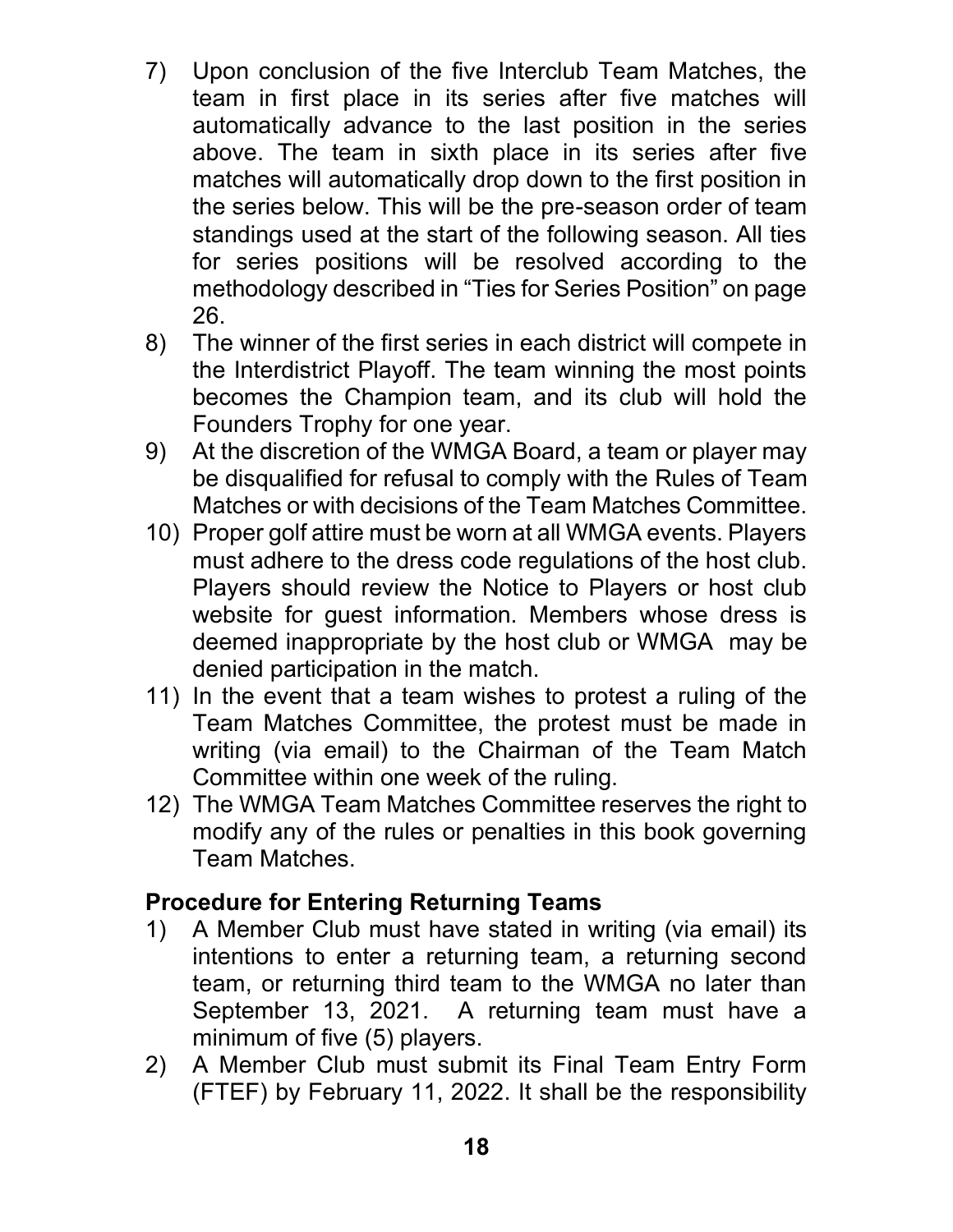of the Met Rep and Team Captain to verify their players are listed on the FTEF in ascending order of their USGA Handicap Index as of the previous season's final revision date. The order of players with the same USGA Handicap Index will be listed at the discretion of the Team Captain. After this date, any additions or changes to the FTEF must meet the requirements listed in "Eligibility Rules for Teams and Players" on page 20, #2 d, e, and f, and be submitted in writing (via email) to the District Captain before April 1, 2022.

#### **Procedure for Entering a New Team**

- 1) A Member Club must have submitted a New Team Registration Form (NTRF) stating its intentions to enter a new team, second team, or third team to the WMGA office (teammatches@wmga.com) no later than September 13, 2021. The NTRF can be found on wmga.com. Each new team will be automatically placed on the waiting list based on the order of when the WMGA office receives the NTRF email.
	- a) A Member Club entering a new team must list a minimum of seven (7) players.
	- b) A Member Club entering two (2) teams must list a minimum of fourteen (14) players. The first five (5) players on the FTEF may only play on the First Team.
	- c) A Member Club entering three (3) teams must list a minimum of thirty (30) players. The first ten (10) players on the FTEF may not play for the Third Team.
	- d) A Member Club must submit its FTEF by February 11, 2022.
- 2) If there is an opening in the last series prior to September 13, 2021, the first team on the waiting list will automatically be added to that series.
- 3) The first team on the waitlist and a Member Club that submits an NTRF will be added to the last series, if and when there is an opening.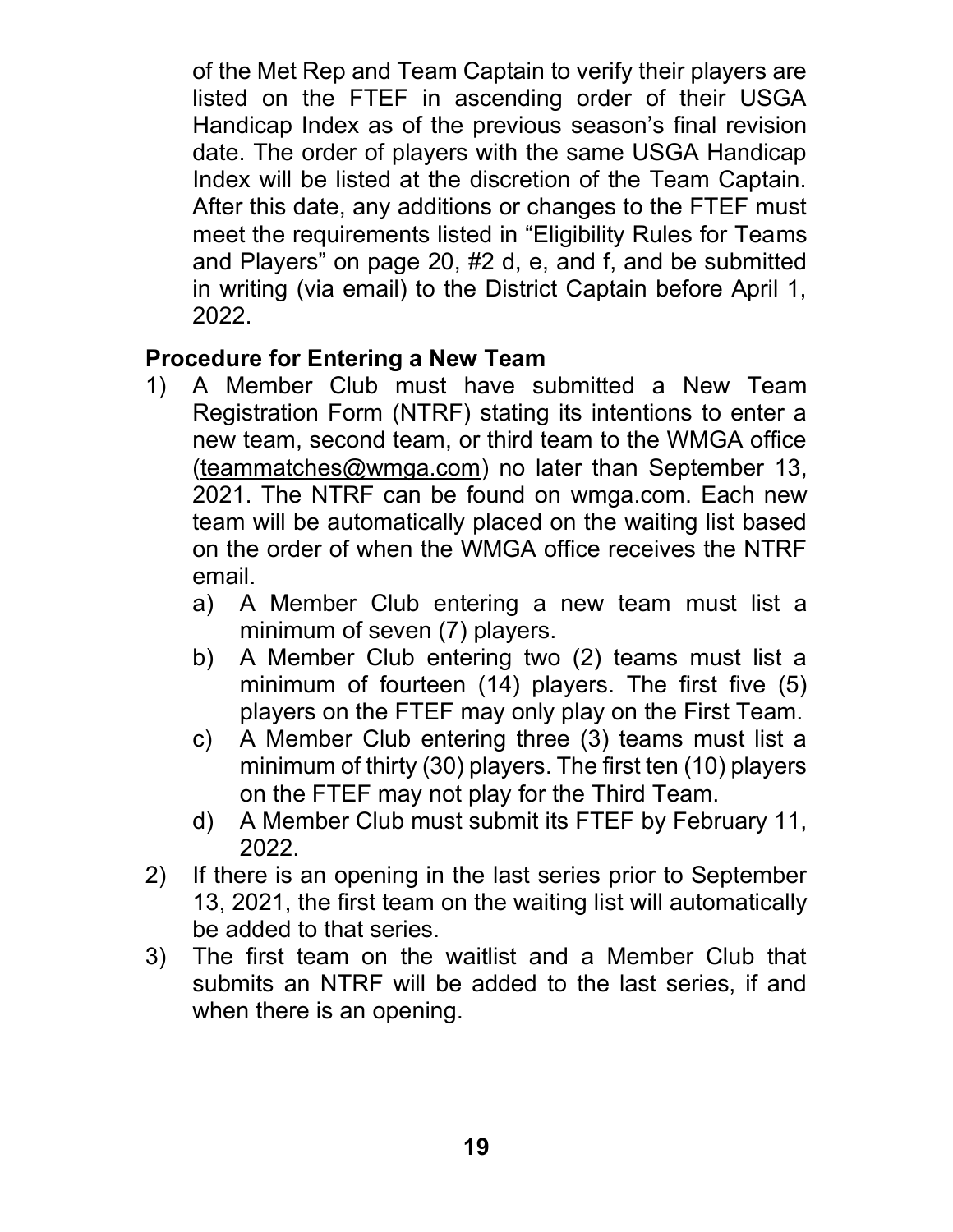## **Eligibility Rules for Teams and Players**

- 1) A Member Club entering a team must be prepared to:
	- a) Grant one of the scheduled team match days for the team it has entered;
	- b) Grant one Tuesday and one Thursday if it has entered two teams; and three days (at least one Tuesday and one Thursday) if it has entered three teams;
	- c) Approve a time of 8:30 A.M. for the start of matches on its scheduled day(s);
	- d) Grant a separate starting time for each two-ball match; and
	- e) Pay Member Club dues of \$200 annually, prior to April 1, 2022.
- 2) The following members are eligible to compete in team matches:
	- a) Current WMGA members who renew their memberships by December 1, 2021.
	- b) New members to the WMGA who pay membership dues by December 1, 2021.
	- c) Junior members with an active USGA Handicap Index of 25.0 or under based on the previous season's final revision who are registered by December 1, 2021. Juniors must adhere to the policies of each host club they are playing at.
	- d) A player who joins a Member Club after December 1, 2021, meets the WMGA Team Match eligibility requirements, and has paid her WMGA membership dues by April 1, 2022.
	- e) Current WMGA members who change clubs by April 1, 2022.
	- f) Inactive WMGA members who are reinstated to Membership by April 1, 2022.
- 3) A player belonging to two clubs may represent only one club in the matches each year.
- 4) A team comprising players from multiple clubs may be created by the District Captain and identified as a "combined" team.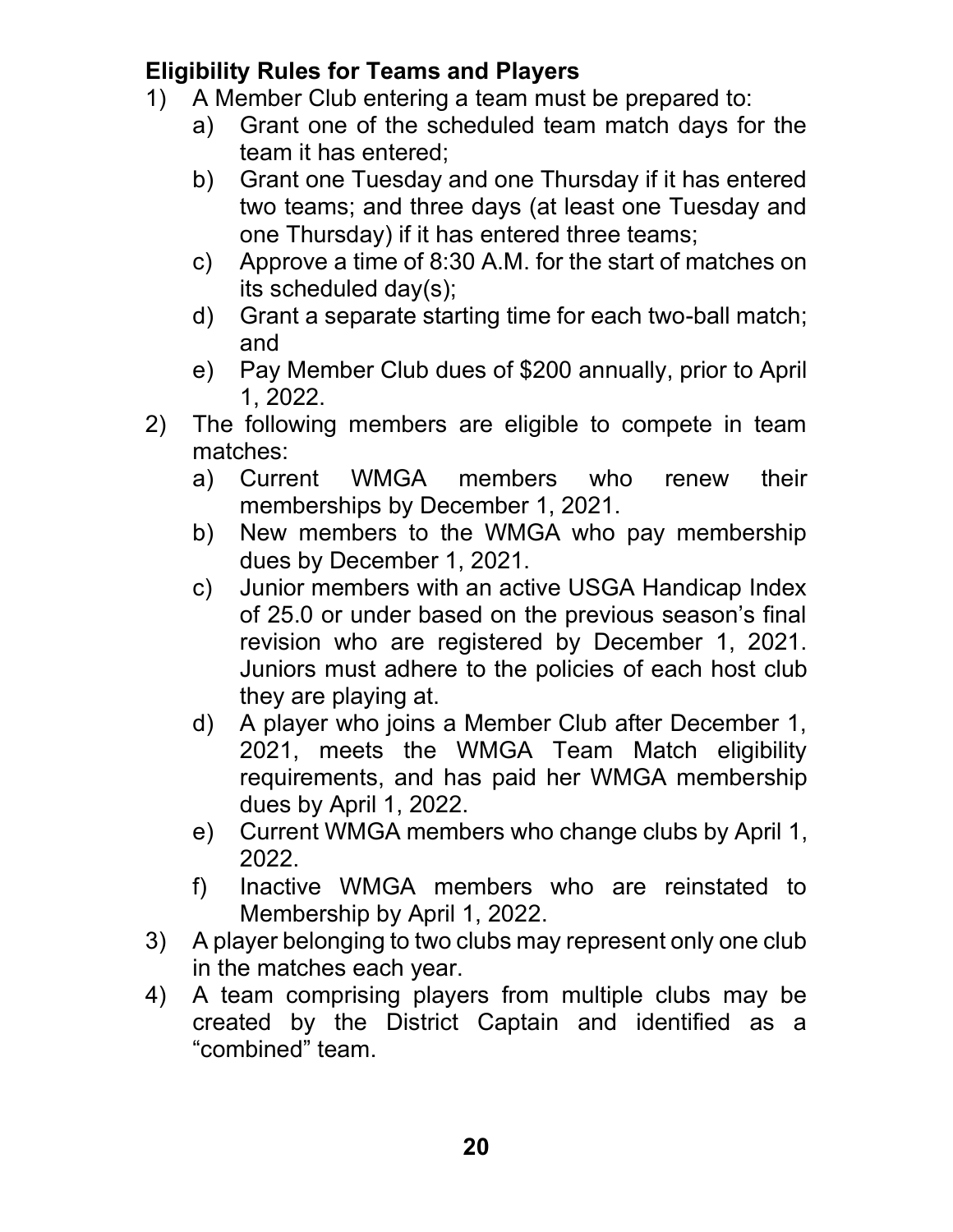## **Rules for Team Matches**

# **General**

- 1) Matches will be eighteen holes with Nassau scoring; scoring one point for the first nine holes, one point for the second nine holes, and one point for the eighteen holes. In the event of a tie for any point, each player will receive one half point. All matches will be single matches.
- 2) USGA Rules will govern all play.
- 3) Each District will have a District Captain who reports to the Interclub Team Matches Chair. The District Captain will appoint a Series Captain for each Series. Each team will appoint a Team Captain. Detailed information for Team Captains and Series Captains, including their responsibilities, can be found on the WMGA website (wmga. com).
- 4) All players should be familiar with the WMGA Rules for Team Matches.

# **Day of Play**

- 5) Players must play in the order in which they were listed on the FTEF as provided in "Procedure for Entering Returning Teams or a New Team" on page 19. Each player who plays in a wrong position based on the makeup of the team on that day will forfeit three points to the opposing team.
- 6) A team should be fully assembled and ready to tee off at its scheduled starting time. Each player must be present and ready to tee off at her scheduled time, with the intent to complete the match. If a player arrives, ready to play, with the intent to complete the match, within 5 minutes after her scheduled starting time, she loses the first hole and the match will continue on the second hole. If a player arrives later than 5 minutes after her original starting time or is not ready to play within 5 minutes of her original starting time, she is disqualified, and her team must default the last match scheduled. Telephone calls to the match site do not excuse a player from this rule.
- 7) In the event a player is disqualified prior to the start of her match, all players on the opposing team who have not yet teed off will shift down one tee time, with the final (now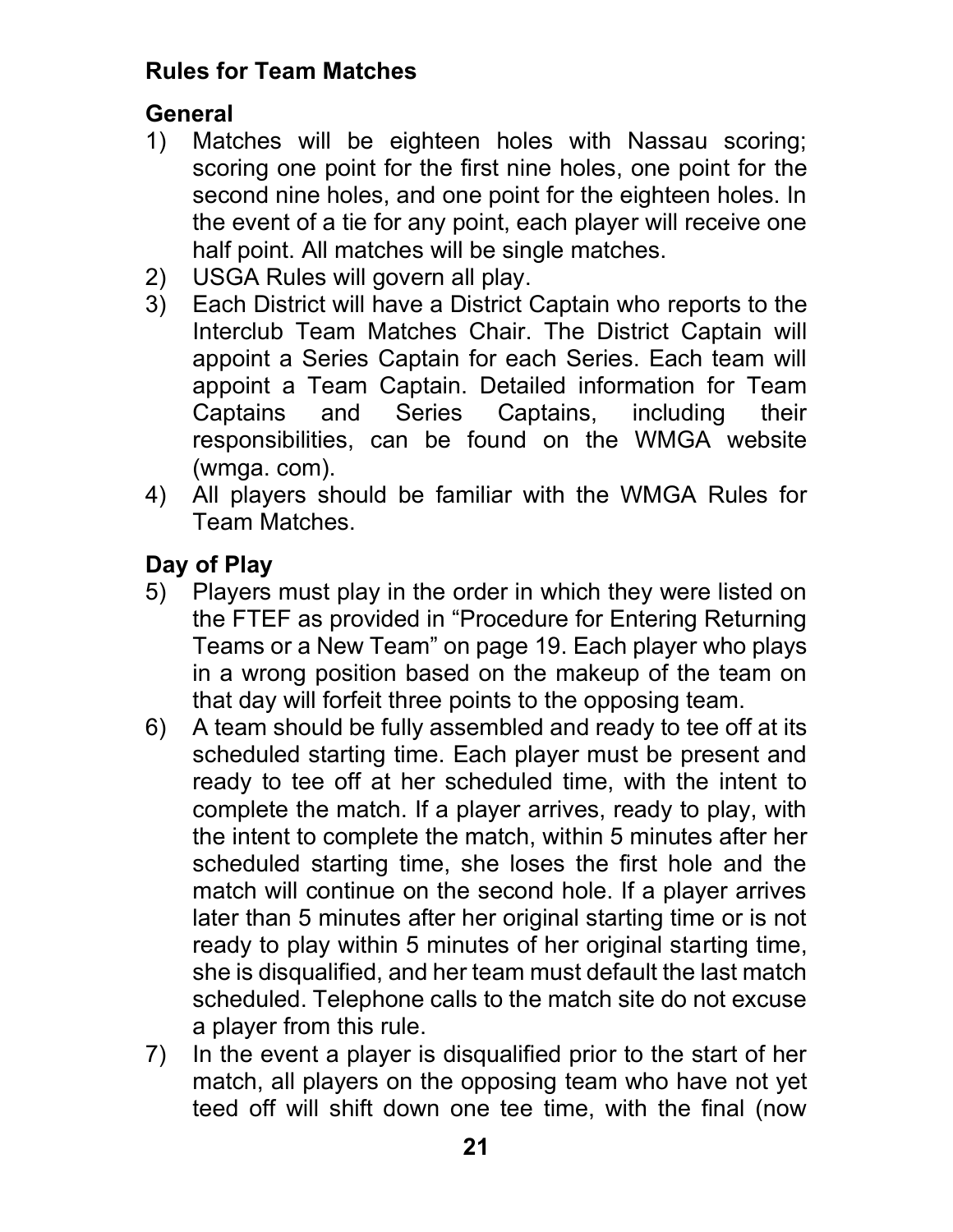unopposed) player winning by default. In order to win by default, an unopposed player must be ready to play on time; otherwise, neither side wins any points in that match.

- 8) In the event a player is disqualified prior to the start of her match; her team is considered to be playing short because it is competing with less than five players**.**
- 9) If a player withdraws from a match before its completion, any points she has won will be credited to her and any remaining points will go to her opponent.
- 10) If a club has 2 (or 3) teams the first 10 (or 15) players must play in order and on the correct team. If the first team plays short for any reason other than a situation that is approved before or after the match by the Team Match Committee, the second team will be considered to have played out of order and will forfeit all points won. This principle applies to the third team if that club has 3 teams. Also, if playing short occurs with the second team that has a third team, the same situation exists and the third team is deemed to have played out of order and will forfeit all points won.
- 11) There will be no agreement to discontinue play and split unearned points. Players who do so will be subject to disqualification for a period to be determined by the Team Match Committee.
- 12) Subject to the rules of the host club, a player may use a golf cart. In addition, and if required by the host club, a caddie must also be taken and will be assigned by the caddie manager, if a caddie is available. A player may be responsible for both cart and caddie fees at the discretion of the host club.
- 13) The WMGA Pace of Play Policy leaves the responsibility of maintaining the pace of play with the player. If the player is in the first group in the field, she needs to play without undue delay. If the player is in a following group, she needs to keep up with the group in front of her. Violation of this policy may result in disciplinary action against the player's team.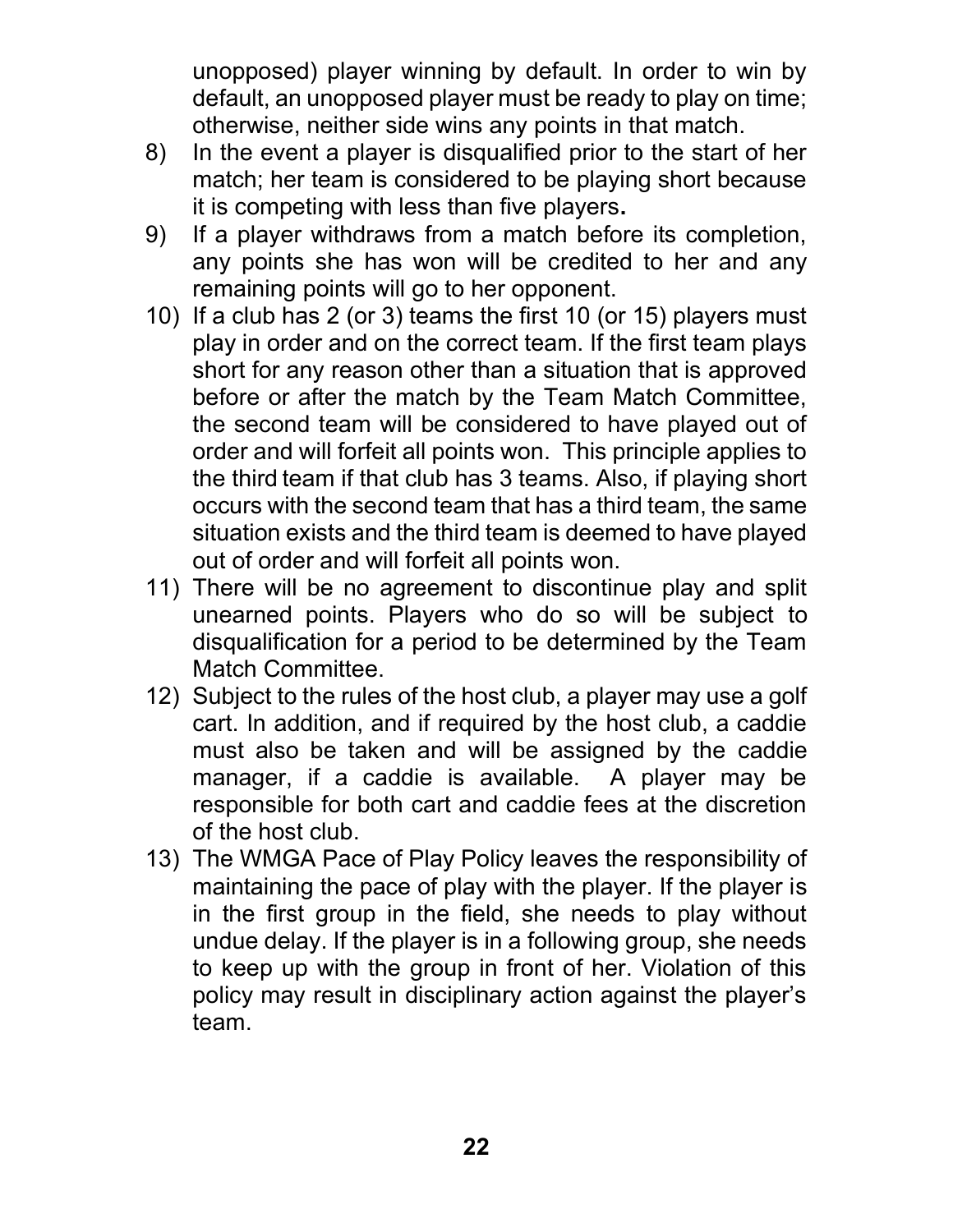#### **Day of Play - Sanctions and Penalties for Regular and Rescheduled Team Matches**

- 14) Five players shall constitute a team in all matches. A team is considered to be "playing short" if the team competes with less than five players.
	- a) A team that is playing short must field its players starting from the #1 position.
	- b) As a courtesy only, in the event that a team (A) knows prior to the day of the match that they will be unable to field a full team, they may concede the missing player's(s') match(es) by 8 PM the evening prior by contacting the Team Captain of the opposing team (B) with a telephone call or text and a follow-up email copying both the Series Captain and District Captain. A telephone call alone will not suffice as all parties need to be notified in writing (via email), since once a match is conceded, the concession cannot be rescinded. The Team Captain of the opposing team (B) who is notified should copy all recipients on the defaulting email acknowledging receipt.
	- **Note 1:** If a match has been conceded and then it is rescheduled, the concession is irrevocable.
	- **Note 2:** If a match has been conceded, the team playing short will lose the defaulted points.
	- **Note 3:** In the event of a concession or forfeit of a match by a team, such team playing short should draw a dash on the line next to the position conceded. The opposing team that wins a match by concession or forfeit writes "unopposed." If a club has two teams participating in Team Matches and player 4 and/or 5 on the first team wins by concession, they cannot move down to play on the second team. The same applies to a club with three teams; players 6-10 may not move down to play on the third team.
	- **Note 4:** Additional WMGA members may be invited to play the unopposed spots. These player(s) can play at the end of their team's remaining scheduled matches. Additionally, a team that has a bye may, by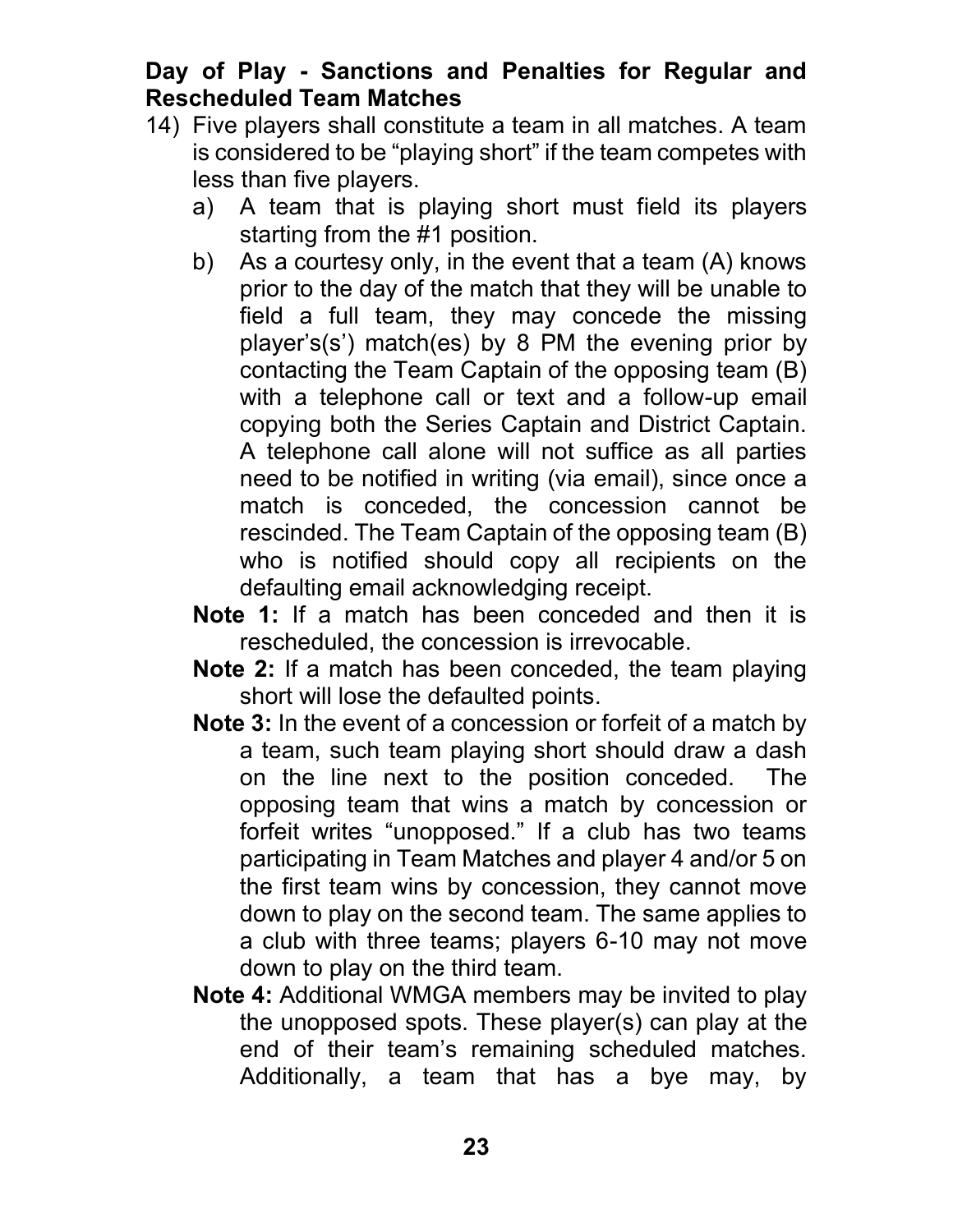coordinating with the Series Captain and host club, send players to play the available tee times.

- 15) A team unable to field any players or only one player for a match will be disqualified from competing during the remainder of the current season and will be placed at the bottom of the last series behind any waiting team from the previous year. The team will forfeit all previously won points and each opposing team in the series will receive fifteen points.
- 16) A team playing short for the majority of its matches will be given an official warning. At the end of the season, if the team is deemed to have played short in the majority of its matches for a consecutive year, it will be placed at the bottom of the last series behind any waiting team(s) from the previous year.

#### **Withdrawal of Team**

- 17) If a team withdraws after the completion of scheduling or during the matches, each opposing team in the series will receive fifteen points; earned points will be forfeited. The team that withdraws will be placed at the bottom of the last series behind any waiting team(s) from the previous year.
- 18) A team withdrawing before or during team matches for two consecutive years will be prohibited from entering a team for the following year. It may then enter as a new team at the bottom of the last series, behind any waiting team(s) from the previous year.

#### **Delay or Cancellation of Play**

- 19) Bad weather is not of itself a good reason for discontinuing play. There will be no cancellation of play unless the course is deemed unplayable by the host club. If the host club is agreeable, play may be delayed until later in the day.
- 20) When a course is deemed unplayable, the Series Captain will arrange with the host club for another day. In the event the host club is unable to grant another day before the Interdistrict Playoff, a neutral course will be obtained.
- 21) If a player arrives at the site with the intent to play, but the course is deemed unsuitable for carts, the following will apply: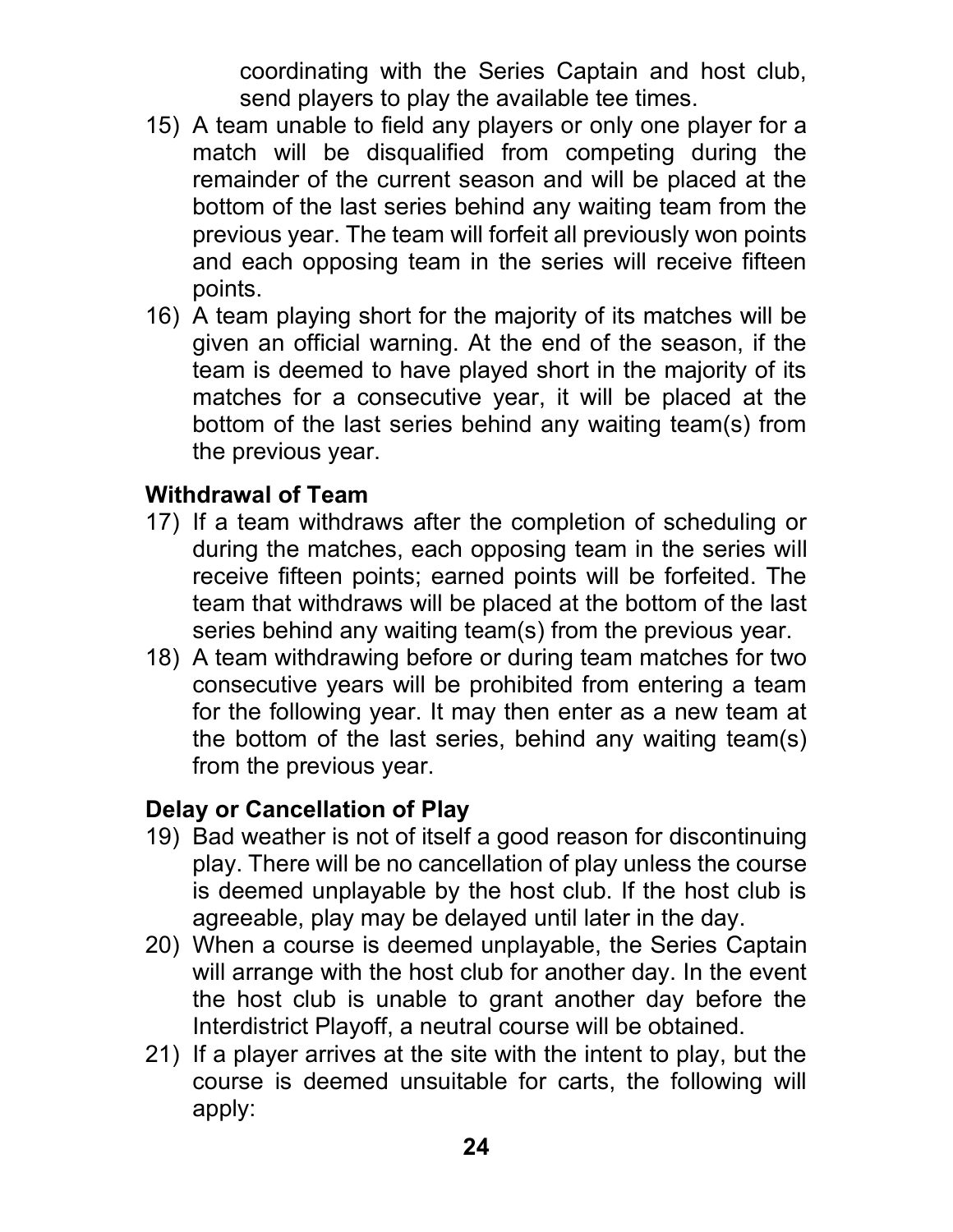- a) If a caddie is available and the player is unable to walk, she must concede her match.
- b) If there is no caddie or cart available prior to the start of the match and the course is open, the player is not required to carry her bag or use a pull cart. The match will be rescheduled. If both players are willing to walk/pull/carry their bags, the match MAY be played as originally scheduled. If one player does not want to walk/pull/carry, the individual match will be rescheduled on a date determined by the Series Captain in conjunction with the host club.
- 22) If the course is deemed unplayable before the matches are scheduled to begin and remains unplayable, an incomplete team will not be penalized. If the course is reopened, a team must be ready to play, with the intention of completing the round; otherwise, that team will be penalized in accordance with "Rules for Team Matches" on 21.
- 23) If play is suspended after a match has begun, the match will be resumed from where it was discontinued only if resumption occurs on the same day.
- 24) If play is cancelled, those matches that have been completed will count. A match which is won by default or concession is deemed to be a completed match. All others will be rescheduled.
- 25) When a club has two or three teams, if one team completes its matches on a given day and the other team's matches are rescheduled, those players who completed matches are ineligible to compete on the rescheduled team's roster.
- 26) When a club has two or three teams and ALL are rescheduled, a club should treat the eligibility of its players as if the rescheduled matches are being played on the same day (even if they are being played on different days).
- 27) The correct order of play and eligibility for clubs with two teams when one of the regularly scheduled matches is cancelled shall be determined as follows: In the event the first team has a makeup match and the second team has completed their match, the first team will consist of players who have not already competed in this match and whose position on the FTEF is less than the first player on the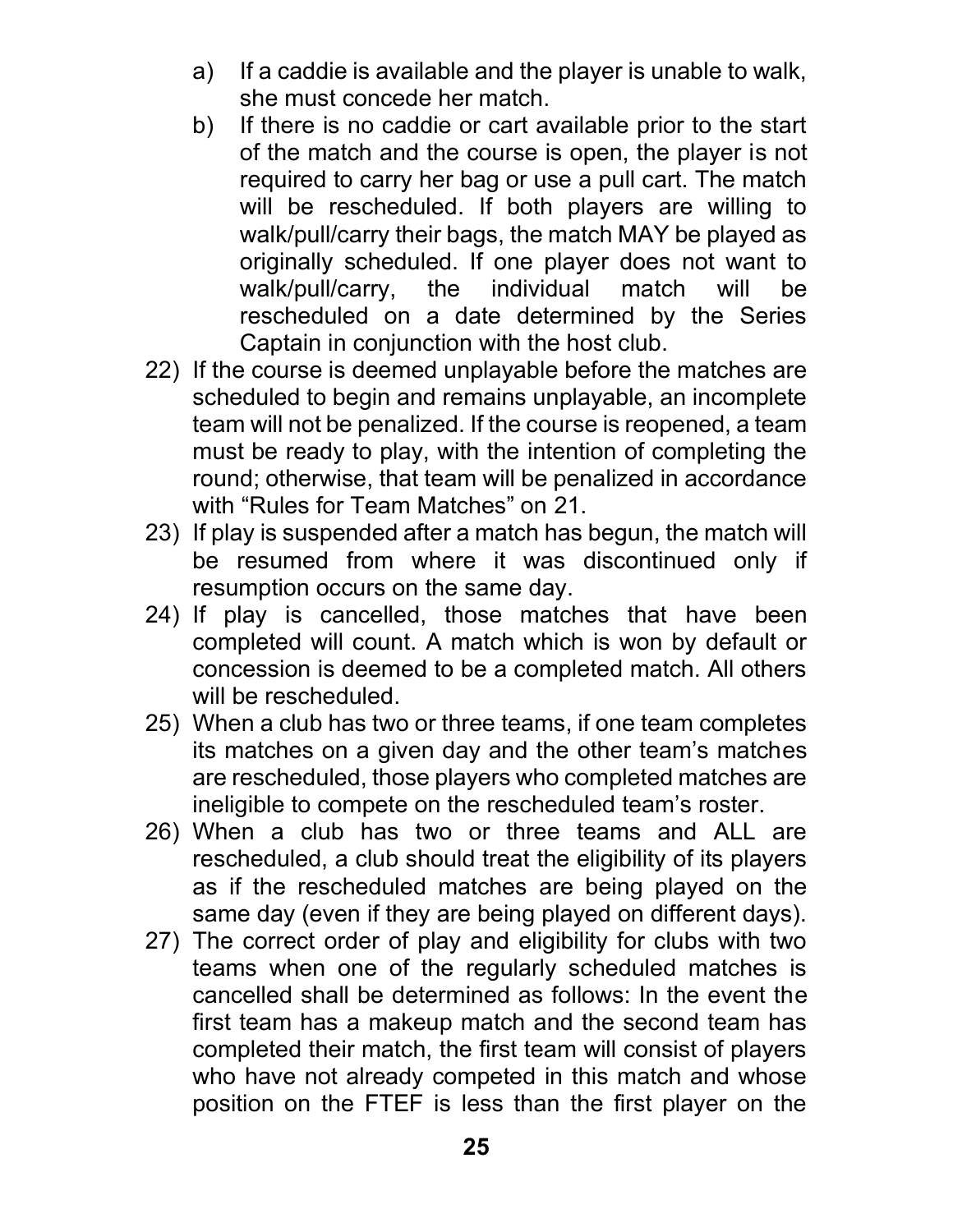second team and whose position on the FTEF is greater than the fifth player. For example, at Match 3, second team players #7, 8, 10, 11, and 13 competed. When the first team reschedules their match, they may ask players #1, 2, 3, 4, 5, 6, 14, 15, 16, etc. up to the last player listed on the FTEF. In the event the second team has the makeup match and the first team has completed their match, the second team will consist of players who have not already competed in the match and whose position on the FTEF is greater than the player in the fifth position who competed on the first team. For example, at Match 5, if the first team plays with #1, 2, 4, 5, 6, then the second team may play with players #7, 8, 9, 10 up to the last person listed on the FTEF.

28) For the rescheduling of matches for a club that has three teams the same principles as outlined above apply, but we strongly suggest you contact your District Captain for verification of the correct order of play and player eligibility.

### **Ties for Series Position**

- 29) FOR ALL POSITIONS IN ALL SERIES. If two teams tie for a position in a series, the team winning the most points when those teams played each other will be placed in the higher position in the series for the following year. If two teams tied when they played, or if more than two teams tie for a position in a series, standings for the following year will be determined based upon the POINT TOTAL of the players in the 5th position for each team will be compared. If still tied, the POINT TOTAL of the players in the 4th position for each team will be compared and so on, until the tie is broken.
- 30) In the case of more than two teams tying, ties are to be broken by the Team Matches Committee.

# **Interdistrict Playoff**

## **Eligibility**

The first five listed players must have competed in at least two of the current season's regular matches. All other listed players are eligible, even if they have not played in any regular matches.